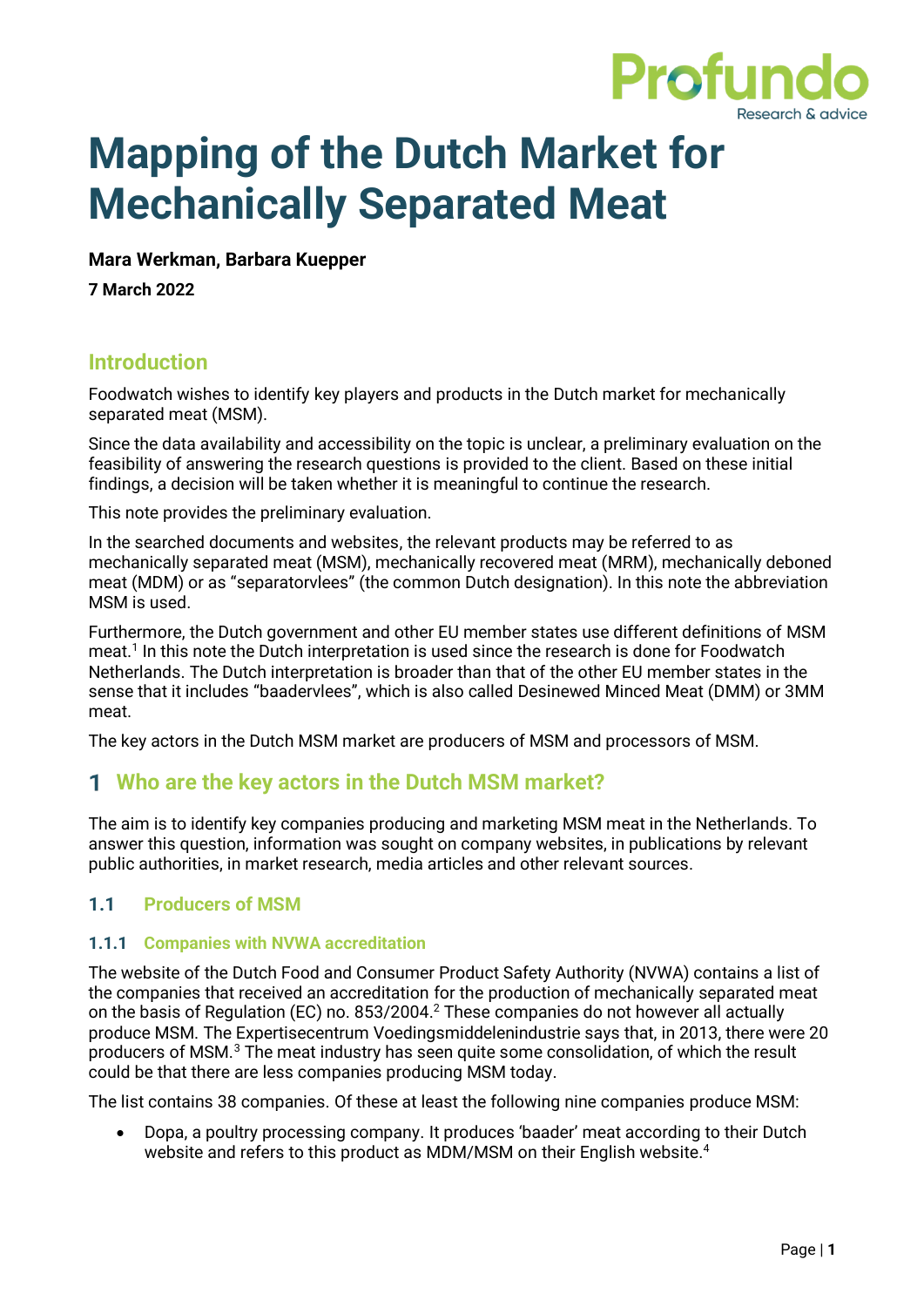- Food Today/Poeliersbedrijf Ep de Graaf, a poultry processing company with approximately 200 employees. The products vary from approximately 250 tonnes of fresh chicken breast fillets per week, to chicken wings, semi-finished products like baader and MDM to frozen products like Halal chicken burgers and fricandelles.<sup>5</sup>
- HOVU<sup>6</sup>, a company that is connected to Christ Lommers. Christ Lommers Vleesveredeling (a company that is in the NVWA list) is a family business that has been specializing in the boning of pork ham for many years. They supply products to national and international customers for further processing. Hovu production company was started in 1983, processing pork into mechanically separated meat.<sup>7</sup>
- $\bullet$  J.A. ter Maten Pluimveebedrijf<sup>8</sup>, a poultry processing company. It produces both for the human food processing industry, but also for the pet industry.
- Polskamp, a company, specialised in the separation of chicken meat from bone. It has four products: MSM, 3 millimeter 'baader' meat), chicken fat and low-fat skins. Polskamp is a big company in the sector, possibly even the largest producer of poultry MSM in the world. <sup>9</sup>
- Pluimveeverwerkende-Industrie De Vries<sup>10</sup>, a poultry processing company with a weekly production of 150 tonnes of fresh and frozen products.
- Tomassen Duck-To, producer of freshly frozen Peking ducks and duck parts. It produces mechanically deboned duck meat.<sup>11</sup>
- Vion Scherpenzeel, a food company. It produces MSM, according to an audit report from 2015.<sup>12</sup>
- Wijnen Meat, taken over by PALI Meat in September 2019, is a pork processing company, that produces DMM ('baader' meat), amongst others. The company processes around 600 tonnes of pork meat per week.<sup>13</sup>

Regarding the following companies it is unsure, but likely, that they produce MSM:

- Broviand, a poultry processing company, which may produce MSM, but this could not be confirmed. 14
- Dutch Chicken, a poultry processing company. It processes chicken and produces chicken frankfurters amongst others.<sup>15</sup>

#### **1.1.2 Companies without NVWA accreditation**

There are also companies producing MSM in other countries but marketing it in the Netherlands. These are not in the list of companies that received an accreditation. An internet search leads for example to:

• Trinity Progress (previously Trinity) is the German subsidiary of the Dutch company Trinity, which operates a trade division in Oldenzaal.<sup>16</sup> The company was linked to a scandal around rotten meat that went before court in 2017. <sup>17</sup> Trinity GmbH is specialized in the processing of poultry meat. It produces around 2,000 tonnes of meat every week. The majority consists of 3mm baader meat and 1mm MSM (Mechanically Separated Meat). 18

There are also companies producing MSM in the Netherlands that are not in the list of companies that received an accreditation. An internet search leads for example to:

• Westfort Vleesproducten; this company is middle sized. It used to be Egbert Kruiswijk Vleesproducten. On its website MSM is not mentioned, however, the LinkedIn page refers to it.<sup>19</sup> It could mean that they process MSM or that the profile has not been updated.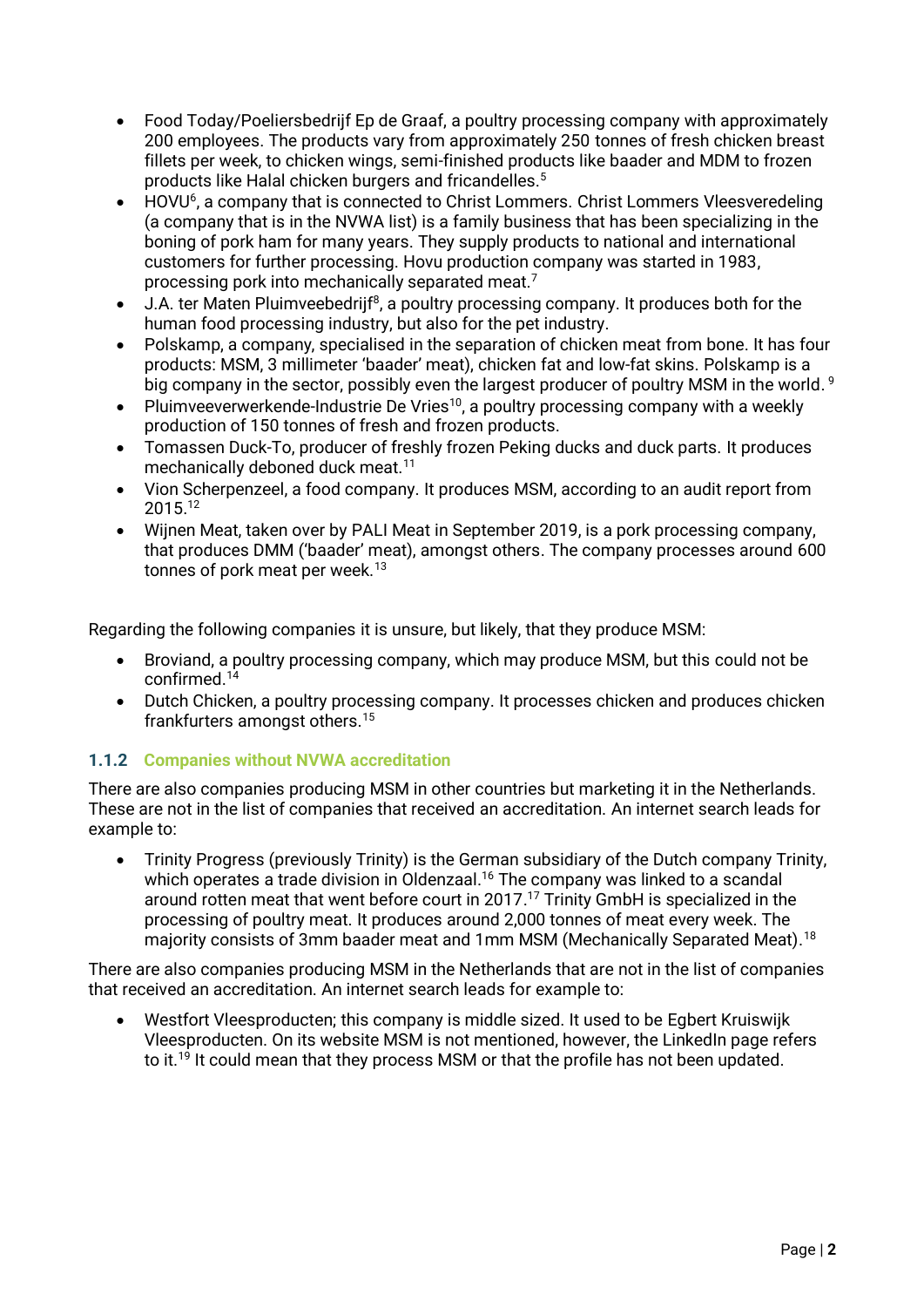# **2** How is MSM meat used?

The aim is to identify key destinations for the MSM meat produced and consumed on the Dutch market. This question looks specifically at the supply chain of MSM meat, i.e. whether the MSM producers identified in section [0](#page-0-0) also produce the end products or whether MSM meat is supplied to other processors who in turn supply the consumer market.

Mechanically separated meat is one of the cheapest meat products and it is mainly used in the Netherlands as a raw material for deep-frying snacks. It is also processed as a raw material in the production of (pet) feeds.<sup>20</sup>

Mechanically separated meat is processed in all kinds of meat products, such as:

- Fricandelles (minced-meat hot dogs);
- All kinds of sausages, such as frankfurters, smoked sausages and bratwurst;
- Smac (a Unilever product);
- Frozen burgers;
- Frozen chicken satay;
- Slavinken (stuffed beef rolls) $^{21}$

#### **2.1 Processors of MSM**

Producers of the meat products mentioned above process mechanically separated meat. However, this is rarely mentioned on websites. Examples of such companies are:<sup>22</sup>

- Beckers, a snacks company, the inventor of the fricandelle. The product contains 58% poultry MSM.<sup>23</sup>
- Mekka Foods, a market leader in halal frozen food. It produces fricandelles and burgers made from MSM, for example.<sup>24</sup>
- Mora, a snacks company. It uses MSM in various snacks.<sup>25</sup>
- Unilever, a leading producer of fast-moving producer goods (FMCG). Especially products of its UNOX brand, like sausages and SMAC, contain MSM. In the case of SMAC, the ingredient list states 20% pork MSM and 31% poultry MSM.<sup>26</sup> Poultry wiener sausages ("Kip Knaks") contain 26% poultry MSM.<sup>27</sup>

# **Recommendations for further research**

The quick scan of MSM producers and processors on the Dutch market identified a range of companies involved in the supply chain. While a total of 38 companies currently holds approval for MSM production, the publicly available information suggests that not all these companies may be actively producing. However, due to a lack of transparency, considerable uncertainties remain about volumes produced, sold, and processed into end products remain as well as supply chain relationships. As there is no obligation to report in detail on production and sales volumes and because MSM producing companies are privately-owned with little reporting obligations, a detailed mapping of the sector remains difficult and time-consuming. While additional desk research may allow to identify some more information, it is unlikely that a full sector mapping is possible based on publicly available information. Identifying supply chain relationships would require other research methods, such as interviews, store visits and on the ground research.

As regards the processing into consumer products, this is sometimes done by the MSM producers themselves, but also involves a group of downstream companies. Possibilities to identify products containing MSM depend on where they are sold. While it can be assumed that relevant products, such as fricandelles or sausages, sold through food service (e.g. fast food stores or canteens) contain MSM, this can be confirmed more easily for packaged products sold in supermarkets.

For key packaged products, the share of MSM in the ingredient list could be used to estimate the volume of MSM processed.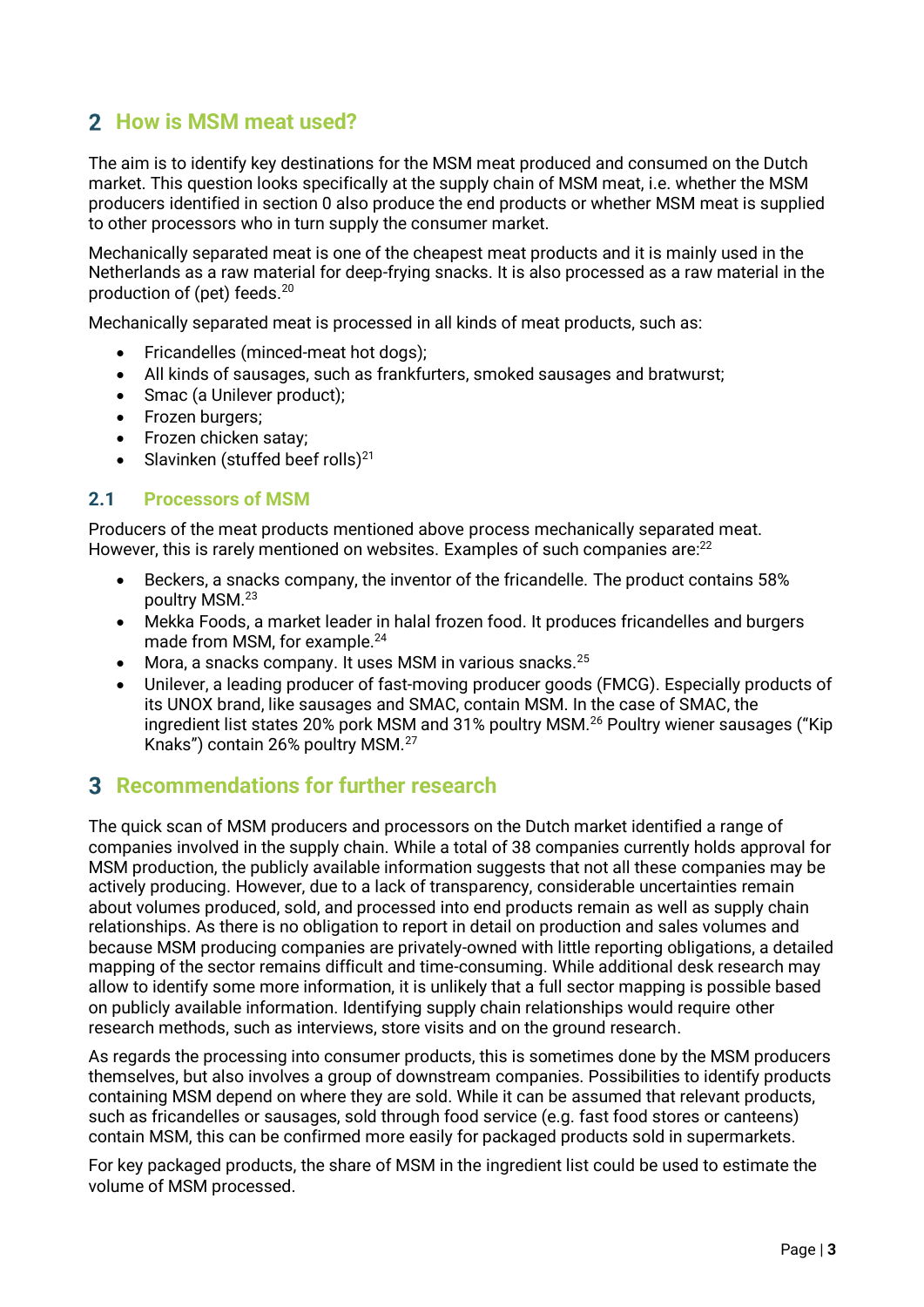#### References

- 1 NEPLUVI (2016), Annual Report 2015, p. 41.
- 2 NVWA (2020), "Erkenning levensmiddelen: productie-inrichting voor separatorvlees, online:https://ecert.nl/zoekfunctie-erkende-bedrijven/, viewed in January 2021.
- 3 Expertisecentrum Voedingsmiddelenindustrie (2014, August 28), "'Producenten separatorvlees nog steeds in de fout'", online: [https://www.evmi.nl/artikelen/producenten-separatorvlees-nog-steeds-de](https://www.evmi.nl/artikelen/producenten-separatorvlees-nog-steeds-de-fout-2)[fout-2,](https://www.evmi.nl/artikelen/producenten-separatorvlees-nog-steeds-de-fout-2) viewed in January 2021.
- 4 Dopa B.V. (n.d.), "Producten", online: [https://www.dopameat.nl/producten/,](https://www.dopameat.nl/producten/) viewed in January 2021; Dopa B.V. (n.d.); "Products", online: [https://www.dopameat.nl/producten/?lang=en,](https://www.dopameat.nl/producten/?lang=en) viewed in January 2021.
- 5 LinkedIn (n.d.), Ep de Graaf / Food Today, online[: https://www.linkedin.com/company/ep-de-graaf](https://www.linkedin.com/company/ep-de-graaf-foodtoday/?originalSubdomain=nl)[foodtoday/?originalSubdomain=nl,](https://www.linkedin.com/company/ep-de-graaf-foodtoday/?originalSubdomain=nl) viewed in January 2021.
- 6 HOVU (n.d.), "Producten/Separatorvlees", online: [https://www.hovu.eu/producten/separatorvlees/,](https://www.hovu.eu/producten/separatorvlees/) viewed in January 2021.
- 7 RBK Group (n.d.), Christ Lommers en Hovu kiezen voor innovatie en kennis!, online: [https://www.rbk.nl/chris-lommers-en-hovu-kiezen-voor-innovatie-en-kennis/,](https://www.rbk.nl/chris-lommers-en-hovu-kiezen-voor-innovatie-en-kennis/) viewed in January 2021.
- 8 ter Maten, J.A. (n.d.), "Producten/MDM Vlees", online: [https://www.termaten.nl/nl/producten/mdm,](https://www.termaten.nl/nl/producten/mdm) viewed in January 2021.
- 9 Polskamp BV (n.d.), "Producten/Separatorvlees", online: [https://www.polskamp.nl/product/separatorvlees/,](https://www.polskamp.nl/product/separatorvlees/) viewed in January 2021; Duong, R. (2016, September 28; "De frikandel: tijd voor de waarheid", *Algemeen Dagblad*.
- 10 de Vries, H. (n.d.), "Assortiment", online: [http://devriesnijkerk.nl/assortiment/,](http://devriesnijkerk.nl/assortiment/) viewed in January 2021; de Vries, H. (n.d.), "Company", online: [http://devriesnijkerk.nl/en\\_GB/bedrijf/,](http://devriesnijkerk.nl/en_GB/bedrijf/) viewed in January 2021.
- 11 Tomassen Duck-To B.V. (n.d.), " Products", online: [https://br-tomassen.com/en/product,](https://br-tomassen.com/en/product) viewed in January 2021.
- 12 LRQA (2015, July), Audit Report Vion Scherpenzeel, p. 1.
- 13 Boerderij (2019, September 11), "Pali Geldrop neemt Wijnen Meat over", online: [https://www.boerderij.nl/Varkenshouderij/Nieuws/2019/9/Pali-Geldrop-neemt-Wijnen-Meat-over-](https://www.boerderij.nl/Varkenshouderij/Nieuws/2019/9/Pali-Geldrop-neemt-Wijnen-Meat-over-471276E/)[471276E/,](https://www.boerderij.nl/Varkenshouderij/Nieuws/2019/9/Pali-Geldrop-neemt-Wijnen-Meat-over-471276E/) viewed in January 2021.
- 14 Broviand (n.d.), online: https://www.broviand.nl/wp-content/uploads/2018/01/BRC-Certificate-exp-06- 01-2019.pdf , viewed in January 2021. PAGE NOT FOUND
- 15 Dutch Chicken (n.d.), "Products", online: [https://dutchchicken.nl/,](https://dutchchicken.nl/) viewed in January 2021.
- 16 Trinity Progress GmbH (2019), Jahresabschluss zum Geschäftsjahr vom 01.01.2018 bis zum 31.12.2018; Trinity GmbH (n.d.), "Producten", online: [https://www.trinitymeat.com/producten/,](https://www.trinitymeat.com/producten/) viewed in January 2021.
- 17 Duitslandnieuws (2013, November 7), "Vleesschandaal bij Nederlandse vleesverwerker in Bad Bentheim", online: [https://www.duitslandnieuws.nl/blog/2013/11/07/vleesschandaal-nederlandse](https://www.duitslandnieuws.nl/blog/2013/11/07/vleesschandaal-nederlandse-vleesverwerker-bad-bentheim/)[vleesverwerker-bad-bentheim/,](https://www.duitslandnieuws.nl/blog/2013/11/07/vleesschandaal-nederlandse-vleesverwerker-bad-bentheim/) viewed in January 2021; Top Agrar (2017, November 15), "Prozessauftakt: Separatorenfleisch als Qualitätsfleisch verkauft", online: [https://www.topagrar.com/management-und-politik/news/prozessauftakt-separatorenfleisch-als](https://www.topagrar.com/management-und-politik/news/prozessauftakt-separatorenfleisch-als-qualitaetsfleisch-verkauft-9577579.html)[qualitaetsfleisch-verkauft-9577579.html,](https://www.topagrar.com/management-und-politik/news/prozessauftakt-separatorenfleisch-als-qualitaetsfleisch-verkauft-9577579.html) viewed in January 2021.
- 18 Trinity (n.d.), "Products", online: [https://www.trinitymeat.com/en/products/,](https://www.trinitymeat.com/en/products/) viewed in January 2021.
- 19 LinkedIn (n.d.), Westfort Vleesproducten BV, online: [https://www.linkedin.com/company/egbert](https://www.linkedin.com/company/egbert-kruiswijk-vleesproducten-bv/about/)[kruiswijk-vleesproducten-bv/about/,](https://www.linkedin.com/company/egbert-kruiswijk-vleesproducten-bv/about/) viewed in January 2021.